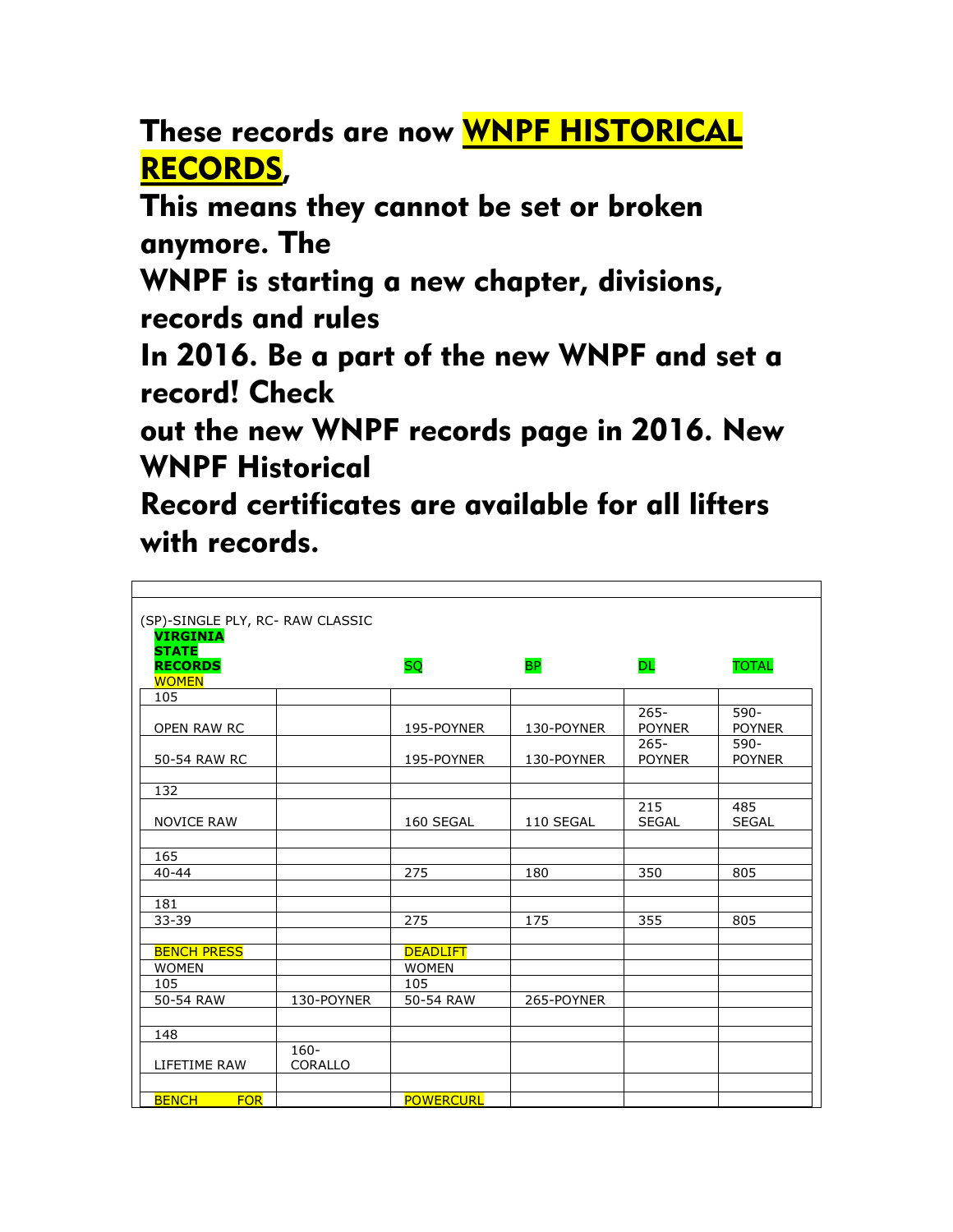| <b>REPS</b>     |            |              |                |                 |                 |
|-----------------|------------|--------------|----------------|-----------------|-----------------|
| 132             |            | <b>WOMEN</b> |                |                 |                 |
| <b>WOMEN'S</b>  |            |              |                |                 |                 |
| LIFETIME        | 38-CORALLO | 148          |                |                 |                 |
| 148             |            | <b>OPEN</b>  |                |                 |                 |
| <b>WOMEN'S</b>  |            |              |                |                 |                 |
| LIFETIME        | 41-CORALLO | CORALLO      | 85             |                 |                 |
|                 |            |              |                |                 |                 |
|                 |            |              |                |                 |                 |
|                 |            |              |                |                 |                 |
| <b>MEN</b>      |            |              |                |                 |                 |
| 100             |            |              |                |                 |                 |
|                 |            |              |                | 185             | 420             |
| 11-12 RAW RC    |            | 170 CAMARCA  | 90 CAMARCA     | <b>CAMARCA</b>  | <b>CAMARCA</b>  |
|                 |            |              |                |                 |                 |
| 114             |            |              |                |                 |                 |
|                 |            |              |                | 209             | 485             |
| 11-12 RAW RC    |            | 181 CAMARCA  | 71 CAMARCA     | <b>CAMARCA</b>  | <b>CAMARCA</b>  |
|                 |            |              |                |                 |                 |
| 123             |            |              |                |                 |                 |
|                 |            |              | 115            | 235             | 580             |
| 13-16 RAW RC    |            | 230 CAMARCA  | <b>CAMARCA</b> | <b>CAMARCA</b>  | <b>CAMARCA</b>  |
|                 |            |              |                |                 |                 |
| 148             |            |              |                |                 |                 |
| OPEN RAW RC     |            | 355          | 305            | 480             | 1140            |
| 45-49 RAW RC    |            | 355          | 305            | 480             | 1140            |
|                 |            |              |                |                 | $865 -$         |
|                 |            |              | $200 -$        | $400 -$         |                 |
| 17-19 RAW RC    |            | 265-JACKSON  | JACKSON        | <b>JACKSON</b>  | <b>JACKSON</b>  |
|                 |            |              | 150            | 315             | 750             |
| 13-16 RAW RC    |            | 285 CAMARCA  | <b>CAMARCA</b> | <b>CAMARCA</b>  | <b>CAMARCA</b>  |
|                 |            |              |                |                 |                 |
| 165             |            |              |                |                 |                 |
|                 |            |              | $175 -$        | $335 -$         | $710-$          |
| 13-16 RAW RC    |            | 200-HASKINS  | <b>HASKINS</b> | <b>HASKINS</b>  | <b>HASKINS</b>  |
|                 |            |              | 250            | 420             | 1085            |
| 17-19 RAW RC    |            | 415 HOPKINS  | <b>HOPKINS</b> | <b>HOPKINS</b>  | <b>HOPKINS</b>  |
| OPEN RAW RC     |            | 335 LEVY     | 225 LEVY       | 405 LEVY        | <b>965 LEVY</b> |
|                 |            |              |                |                 |                 |
| 181             |            |              |                |                 |                 |
|                 |            |              | 195            | 405             | 970             |
| 17-19 RC        |            | 370 CAMARCA  | <b>CAMARCA</b> | <b>CAMARCA</b>  | <b>CAMARCA</b>  |
| $40 - 44$       |            | 515          | 340            | 550             | 1350            |
|                 |            |              |                | $350 -$         | 980-            |
| $60-64$ (SP)    |            | 370-KISER    | 260-KISER      | <b>KISER</b>    | <b>KISER</b>    |
|                 |            |              |                | 495             |                 |
|                 |            |              |                |                 |                 |
| 198             |            |              |                |                 |                 |
|                 |            |              |                |                 | 1280            |
| JUNIOR RAW      |            | 450 BUSH     | 300 BUSH       | <b>530 BUSH</b> | <b>BUSH</b>     |
| <b>LIFETIME</b> |            | 525          | 300            | 550             | 1375            |
| OPEN RAW RC     |            | 460          | 350            | 450             | 1260            |
|                 |            |              |                | 580             | 1440            |
| SUBS (SP)       |            | 555 MARINO   | 315 MARINO     | MARINO          | MARINO          |
|                 |            |              |                |                 | 1250            |
|                 |            |              |                | 525 TAPIA       | <b>TAPIA</b>    |
| <b>SUBS RAW</b> |            | 440 TAPIA    | 295 TAPIA      |                 |                 |
| NOVICE RAW RC   |            | 460          | 350            | 450             | 1260            |
|                 |            |              |                | 415             | 1120            |
|                 |            | 430          | 275            | <b>CARMARC</b>  | <b>CARMARC</b>  |
| 45-49 RC        |            | CARMARCA     | CARMARCA       | A               | A               |
| POL/FIRE/MILT   |            |              |                | 580             | 1440            |
| (SP)            |            | 555 MARINO   | 315 MARINO     | <b>MARINO</b>   | MARINO          |
|                 |            |              |                |                 |                 |
| 220             |            |              |                |                 |                 |
| 17-19 RAW RC    |            | 350          | 255            | 510             | 1115            |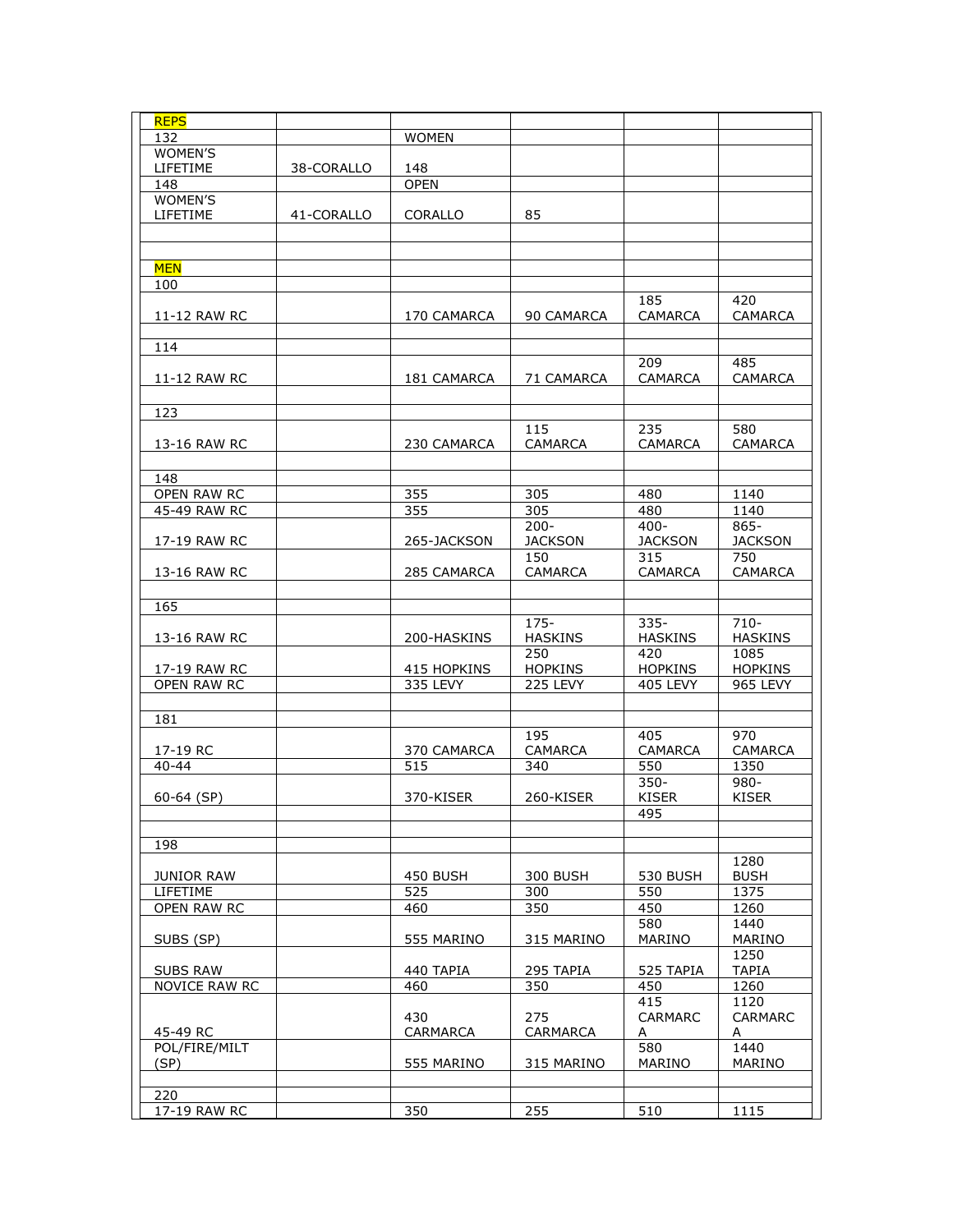|                        |                   |                   |                 | 570             | 1400           |
|------------------------|-------------------|-------------------|-----------------|-----------------|----------------|
| <b>JUNIOR RAW</b>      |                   | 495 MARLEY        | 335 MARLEY      | <b>MARLEY</b>   | <b>MARLEY</b>  |
|                        |                   |                   |                 |                 | 1365           |
| JUNIOR RAW RC          |                   | 525 COOK          | 295 COOK        | 545 COOK        | <b>COOK</b>    |
| LIFETIME               |                   | 610               | 450             | 550             | 1610           |
| <b>OPEN</b>            |                   | 485               | 325             | 525             | 1335           |
|                        |                   |                   |                 | 600             | 1530           |
| OPEN (SP)              |                   | 600 MARINO        | 330 MARINO      | MARINO          | MARINO         |
|                        |                   |                   |                 |                 | 1280           |
| OPEN RAW RC            |                   | 455 TAPIA         | 305 TAPIA       | 520 TAPIA       | <b>TAPIA</b>   |
|                        |                   |                   |                 | 600             | 1530           |
| SUBS SP                |                   | 600 MARINO        | 330 MARINO      | <b>MARINO</b>   | MARINO         |
| <b>SUBS</b>            |                   | 525               | 390             | 530             | 1395           |
| SUBS RAW RC            |                   | 405               | 330             | 455             | 1190           |
|                        |                   |                   |                 |                 |                |
|                        |                   |                   |                 |                 |                |
| 242                    |                   |                   |                 |                 |                |
|                        |                   |                   |                 |                 |                |
| 17-19                  |                   | 500               | 275             | 475             | 1250           |
| JUNIOR RAW RC          |                   | 405               | 365             | 455             | 1225           |
| <b>LIFETIME</b>        |                   | $\overline{745}$  | 430             | 600             | 1775           |
| <b>OPEN</b>            |                   | 660               | 405             | 560             | 1625           |
| $40 - 44$              |                   | 525               | 390             | 570             | 1485           |
|                        |                   |                   |                 |                 |                |
| 275                    |                   |                   |                 |                 |                |
| $13 - 16$              |                   | 500               | 270             | 480             | 1250           |
| <b>LIFETIME</b>        |                   | 570               | 380             | 610             | 1560           |
| <b>RAW</b><br>LIFETIME |                   |                   |                 |                 |                |
| <b>RC</b>              |                   | 500               | 420             | 225             | 1145           |
|                        |                   |                   |                 |                 | 1780           |
| <b>OPEN RAW</b>        |                   | 615 BUSH          | <b>470 BUSH</b> | <b>715 BUSH</b> | <b>BUSH</b>    |
| <b>SUBS</b>            |                   | 700               | 420             | 630             | 1750           |
| POLICE/FIRE/MI         |                   |                   |                 |                 |                |
| LT.                    |                   | 700               | 420             | 630             | 1750           |
| $40 - 44$              |                   | $\overline{575}$  | 380             | 530             | 1485           |
|                        |                   |                   |                 |                 |                |
| <b>SHW</b>             |                   |                   |                 |                 |                |
| 17-19 RAW RC           |                   | 470-KEY           | 350-KEY         | 550-KEY         | 1370-KEY       |
| LIFETIME<br><b>RAW</b> |                   |                   |                 | 525             | 1430           |
| <b>RC</b>              |                   | 510 JONES         | 395 JONES       | <b>JONES</b>    | <b>JONES</b>   |
|                        |                   |                   | 500             | 750             | 2100           |
| <b>OPEN</b>            |                   | 850 KNOWLES       | <b>KNOWLES</b>  | <b>KNOWLES</b>  | <b>KNOWLES</b> |
|                        |                   |                   | 450             | 550             | 1650           |
| <b>SUBS</b>            |                   | 650 KNOWLES       | <b>KNOWLES</b>  | <b>KNOWLES</b>  | <b>KNOWLES</b> |
|                        |                   |                   | 451             | 705             | 1934           |
| OPEN (SP)              |                   | 777 KNOWLES       | <b>KNOWLES</b>  | <b>KNOWLES</b>  | <b>KNOWLES</b> |
|                        |                   |                   | 451             | 705             | 1934           |
| SUBS (SP)              |                   | 777 KNOWLES       | <b>KNOWLES</b>  | <b>KNOWLES</b>  | <b>KNOWLES</b> |
|                        |                   |                   |                 |                 |                |
| <b>BENCH PRESS</b>     |                   | <b>DEADLIFT</b>   |                 | <b>SQUAT</b>    |                |
| <b>MEN</b>             |                   | MEN               |                 |                 |                |
| 148                    |                   | 148               |                 | <b>MEN</b>      |                |
| <b>OPEN RAW</b>        | 315               | <b>OPEN RAW</b>   | 495             |                 |                |
| 45-49 RAW              | 315               | 45-49 RAW         | 495             |                 |                |
|                        |                   |                   |                 | <b>SHW</b>      |                |
|                        |                   |                   |                 |                 | $705 -$        |
|                        |                   | 181               |                 | <b>OPEN</b>     | <b>KNOWLES</b> |
| 165                    |                   | <b>JUNIOR RAW</b> | 540             |                 |                |
| 17-19 RAW              | 255               |                   |                 |                 |                |
|                        |                   |                   |                 |                 |                |
| <b>JUNIOR RAW</b>      | 275               |                   |                 |                 |                |
| <b>SUBS</b>            | 260               |                   |                 |                 |                |
|                        | 275               |                   |                 |                 |                |
| <b>OPEN RAW</b>        | <b>BRENDLINGE</b> | 198               |                 |                 |                |